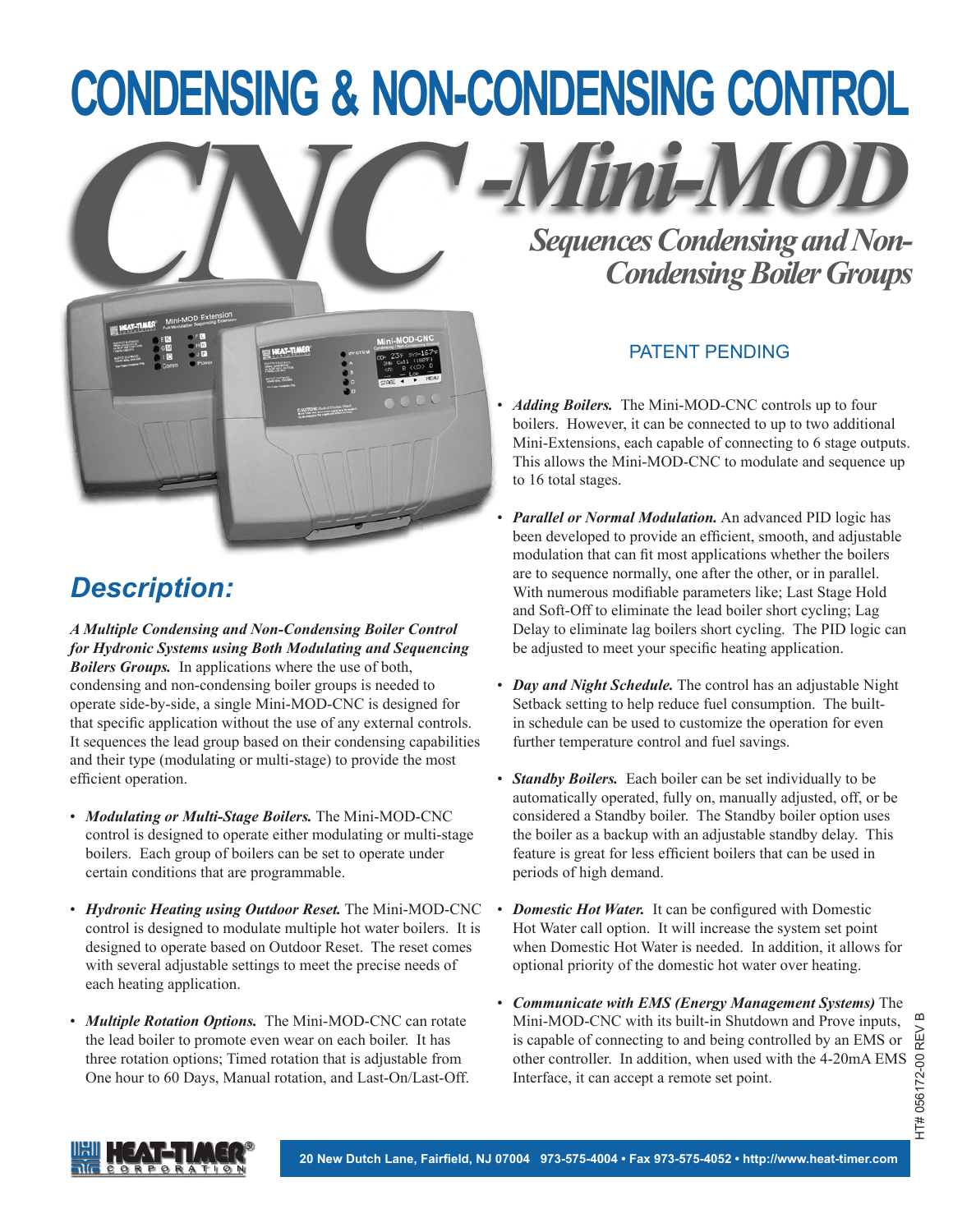#### *Features:*

- **• Operates two Groups of Condensing and Non-Condensing Boilers** The main feature of the Mini-MOD-CNC is its ability to manage the operation of both groups of boilers, each with independent configuration, to achieve the highest system efficiency. It simply operates a single group while keeping the other group as a backup. The lead group changes based on a specified system target temperature.
- **• Built-in Outdoor Reset** The outdoor reset combined with the PID sequencing makes the Mini-MOD-CNC the control of choice for a variety of Hydronic applications.
- **• Remote Set Point** Capable of accepting a remote 4-20mA set point when used with the 4-20mA EMS Interface (purchased separately).
- **• Minimum and Maximum System Temperature Adjustment** Another safety feature that adds to boiler and system protection. The Minimum Temperature should be set to manufacturer's suggested minimum boiler temperature. When in Reset Mode, the Maximum Temperature is to protect system components from excessive heat.
- **• Multiple Rotation Options** The Mini-MOD-CNC will rotate boilers using a variety of options. Either based on Time; ranging from 1 hour to 60 days in one hour increments, Last-On rotation; allows for the first boiler to fire to be the first boiler to turn off, or based on manual rotation.
- **• Normal and Parallel Modulation** The Mini-MOD-CNC provides two modes of modulation. Normal modulation will add boilers as more energy is needed. Parallel modulation will bring more boilers on to take advantage of their high efficiency at low modulation capability.
- **• Lo/Hi/Lo/Hi and Lo/Lo/Hi/Hi Sequencing** It offers two modes of sequencing. Lo/Hi/Lo/Hi, which will fire the lag boiler after the lead boiler has reached its full fire capacity. However, Lo/Lo/Hi/Hi provides an opportunity for higher efficiency boilers to bring on the lowest firing stages of all the boilers before turning on the higher ones.
- **External Setback/Scheduling** External Setback signal acceptance has been provided as an option for applications that are not to follow a predetermined schedule. In addition, an adjustable 24 hour schedule has been provided primarily for building heating.
- **• Domestic Hot Water Priority Option** On a DHW Call the Mini-MOD-CNC will increase system set point. Depending on the Priority setting, the Mini-MOD-CNC will either run the system pump during DHW calls or turn it off for the priority period or until the DHW is satisfied.
- **• Featured Adjustments: ◦ Lag Delay** Helpful in reducing lag boiler short cycling, it allows the lag boiler an adjustable period of time before starting.
	- **◦ Last Stage Hold** A temperature add-on to the Set Point that is applied only to the lead boiler to eliminate its short cycling. A helpful when one boiler at low fire is too large in light load conditions.
	- **Soft-Off Delay** Providing an additional on period of time to boilers before turning off, this feature help stabilize operation output.
	- **Purge Delay** An adjustment to match boiler pre-purge for better control.
- **• Built-in Prove and Shutdown** The Prove can be used to check the status of other equipment, such as the end switch on a combustion air damper prior to firing the boilers. Furthermore, Shutdown can be activated from any safety control feed back.
- **Security** The Mini-MOD-CNC has an integral programming switch that can only be accessed when wiring cover has been unlocked and removed.

| <b>Item Description</b>            | <b>Part #</b> |
|------------------------------------|---------------|
| <b>Mini-MOD-CNC</b>                | 926743-00     |
| <b>Mini-Extension</b>              | 926712-00     |
| $\frac{1}{2}$ 4-20mA EMS Interface | 926741-00     |

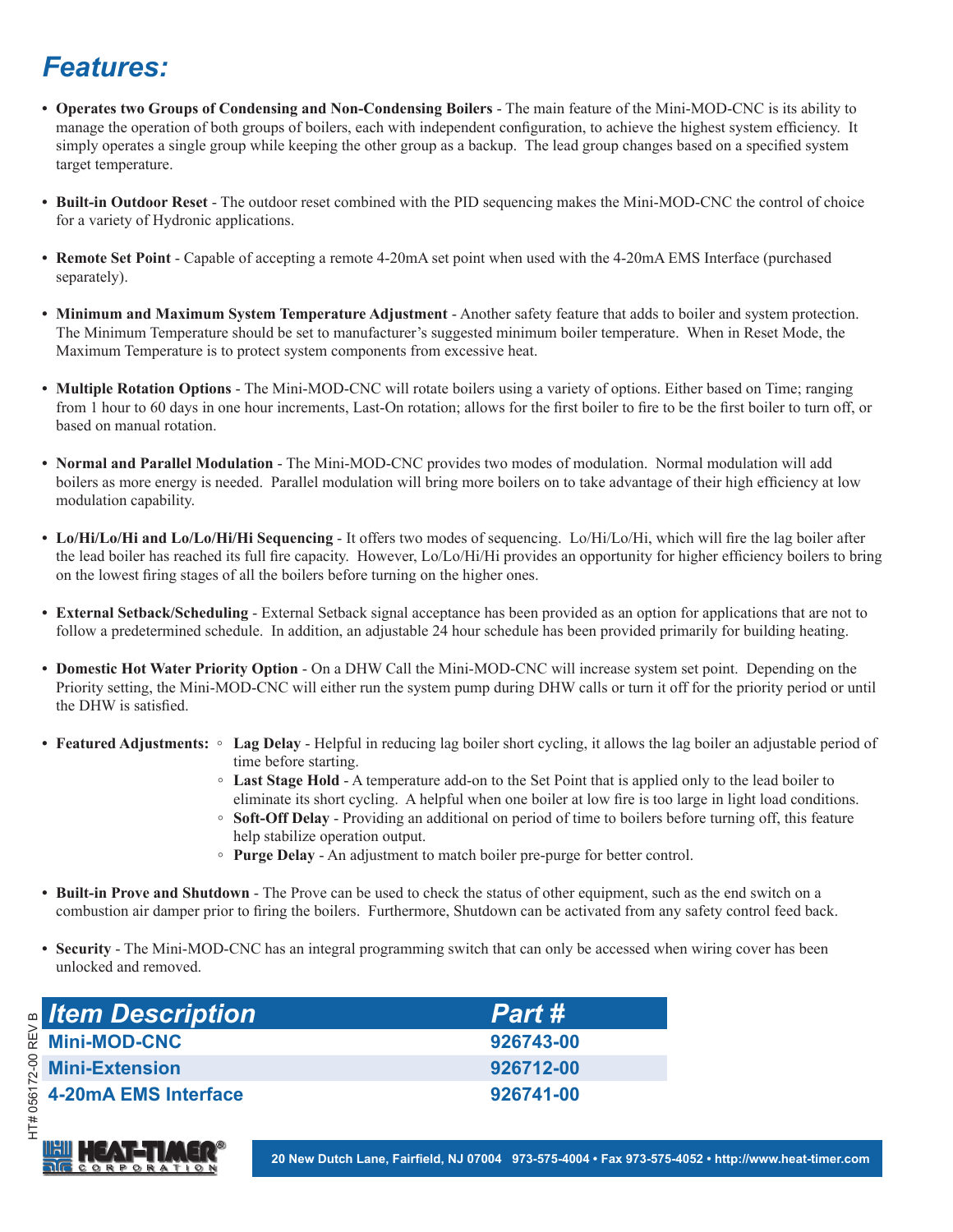## **Mini-MOD-CNC PANEL**